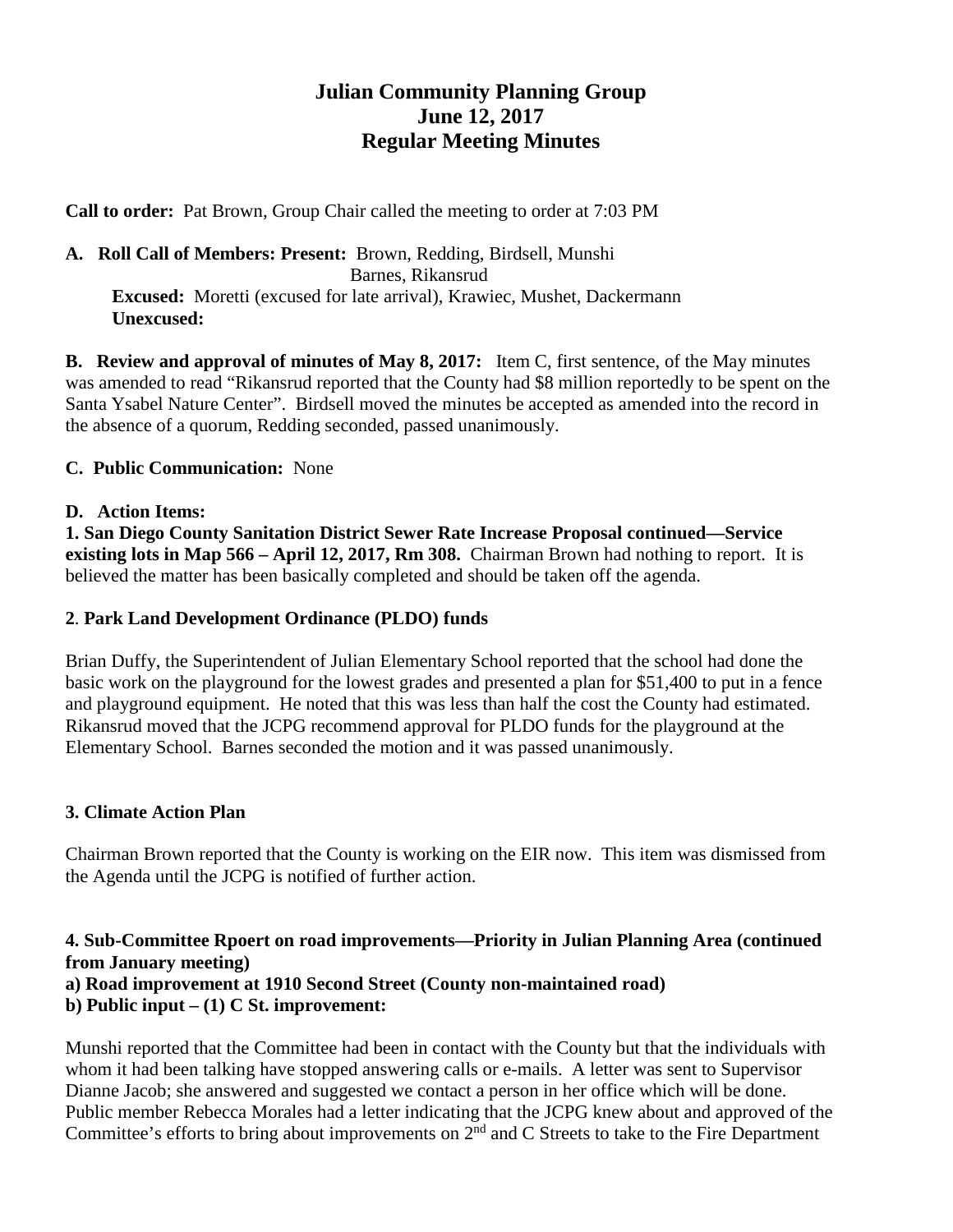and Sheriff's Office as their approval was needed if Julian was to ask for an exception so that these streets could be repaired. Various members of the JCPG commented on the letter at length and after a discussion decided that there should be two letters with different wording which Chairman Brown said he would write.

#### **5. Senator Joel Anderson visit:**

Chairman Brown passed out a second draft of his memo to Senator Anderson. Munshi indicated she had sent a revised version of the first draft to the Senator's office but Birdsell said that didn't represent the JCPG and another memo should be sent. Barnes suggested an additional item be put in the memo—that there should be more marked turnouts on Highway 78 between Julian and Ramona. It was decided that Chairman Brown would introduce the Senator. This item should be dropped from the Agenda.

## **6. Comprehensive Renewable Energy Plan**

Chairman Brown has no new information on this.

# **7. Santa Ysabel Nature Center**

A new individual has taken over project design for the Nature Center and has implied that everything wasn't sent in stone.

## **8. Ag/Brushing and Clearing APN 293-020-45; 16515 Iron Springs Road, Julian**

Owner Mark Murtaugh described his project—he wants to put in power to run his pump. After listening to his description of the multiple permits and clearances he needed, including from the JCPG Birdsell moved the JCPG enter that it had no objection to the project. Redding seconded the motion and it was passed unanimously.

#### **E. Group Business:**

 **1) Conflict of Interest** This item was addressed in the previous meeting and should be removed from the Agenda.

- **2) Announcements and correspondence received:**
- **3) Discussion items: A) Volcan Mountain Preserve Building:**
- **4) Subcommittee Reports: San Dieguito River Valley Park Citizens Advisory Committee:** Liaison Dackermann not being present, there was no report.
- **5) Meeting Updates:**
- **a) Board of Supervisors & Planning Commission Hearings:**

Chairman Brown will attend a Chairpersons meeting at the County July 15.

#### **b) Future Group Meetings (July 10, 2017)**

Munshi reported she would be absent. Birdsell will take the minutes.